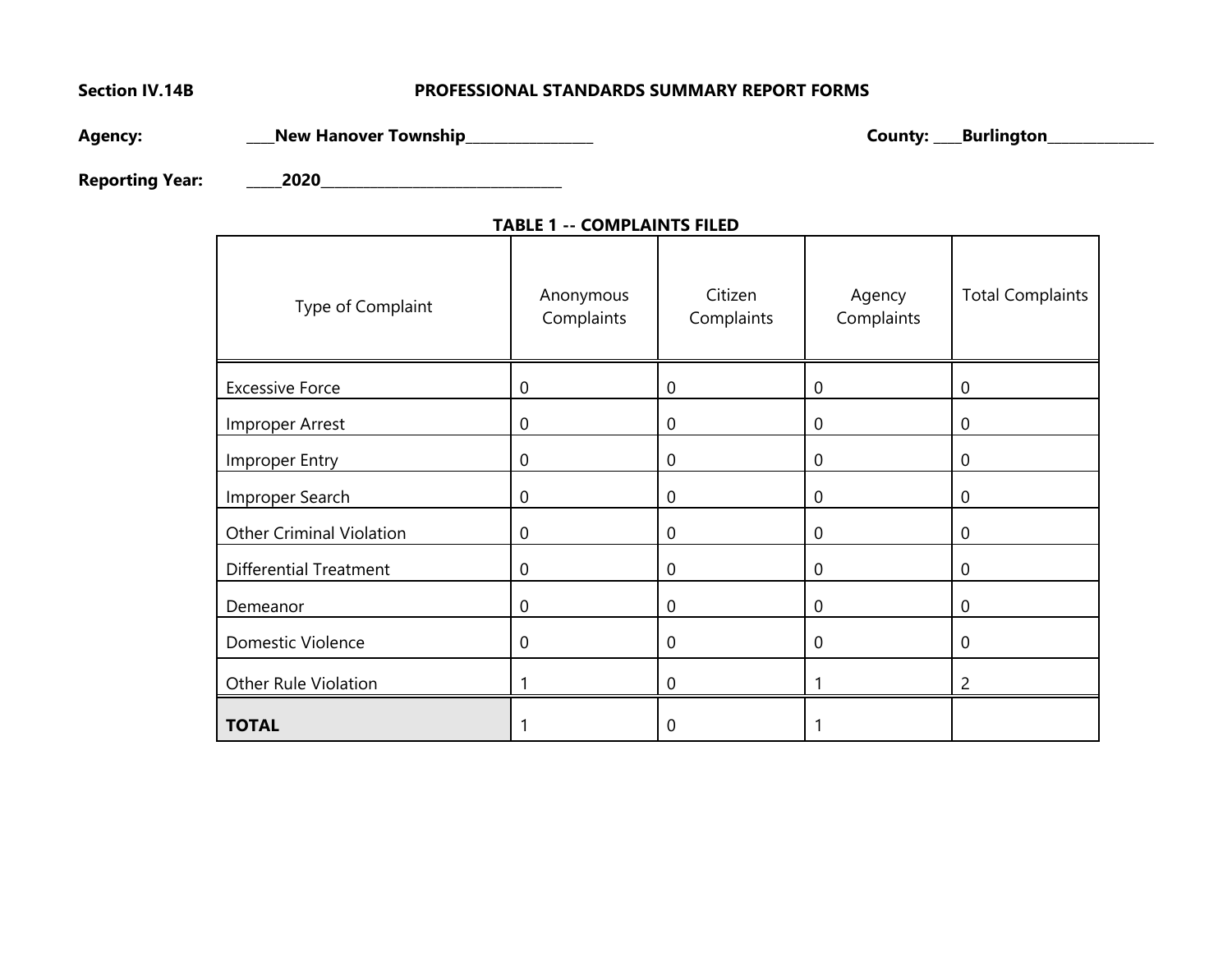# **PROFESSIONAL STANDARDS SUMMARY REPORT FORMS**

**Agency: \_\_\_\_\_New Hanover Township\_\_\_\_\_\_\_\_\_\_\_\_\_\_\_\_\_\_\_\_\_\_\_\_\_\_\_\_\_\_\_\_\_\_ County:\_\_Burlington\_\_\_\_\_\_\_\_\_\_\_\_\_\_\_\_**

**Reporting Year: \_\_\_\_\_\_\_2020\_\_\_\_\_\_\_\_\_\_\_\_\_\_\_\_\_\_\_\_\_\_\_\_\_\_\_\_\_\_\_\_**

| <b>TABLE 2 -- AGENCY DISPOSITIONS</b> |  |
|---------------------------------------|--|
|---------------------------------------|--|

|                                 | Sustained      | Exonerated     | Not Sustained | Unfounded      | Administratively | Total       |
|---------------------------------|----------------|----------------|---------------|----------------|------------------|-------------|
| <b>Excessive Force</b>          | $\mathbf 0$    | 0              | $\mathbf 0$   | $\theta$       | 0                | 0           |
| Improper Arrest                 | $\mathbf 0$    | 0              | $\mathbf 0$   | $\theta$       | $\Omega$         | $\Omega$    |
| Improper Entry                  | $\mathbf 0$    | 0              | $\mathbf 0$   | $\Omega$       | $\mathbf{0}$     | $\mathbf 0$ |
| Improper Search                 | $\overline{0}$ | 0              | 0             | 0              |                  | 0           |
| <b>Other Criminal Violation</b> | $\overline{0}$ | $\mathbf 0$    | $\mathbf 0$   | $\overline{0}$ | 0                | $\mathbf 0$ |
| <b>Differential Treatment</b>   | $\overline{0}$ | $\overline{0}$ | $\mathbf 0$   | $\Omega$       |                  | $\Omega$    |
| Demeanor                        | $\Omega$       | $\Omega$       | $\Omega$      | $\Omega$       | 0                | $\Omega$    |
| Domestic Violence               | $\overline{0}$ | 0              | 0             | $\Omega$       |                  | 0           |
| Other Rule Violation            | 2              |                |               |                |                  |             |
| <b>TOTAL</b>                    |                | $\Omega$       | $\Omega$      |                |                  |             |